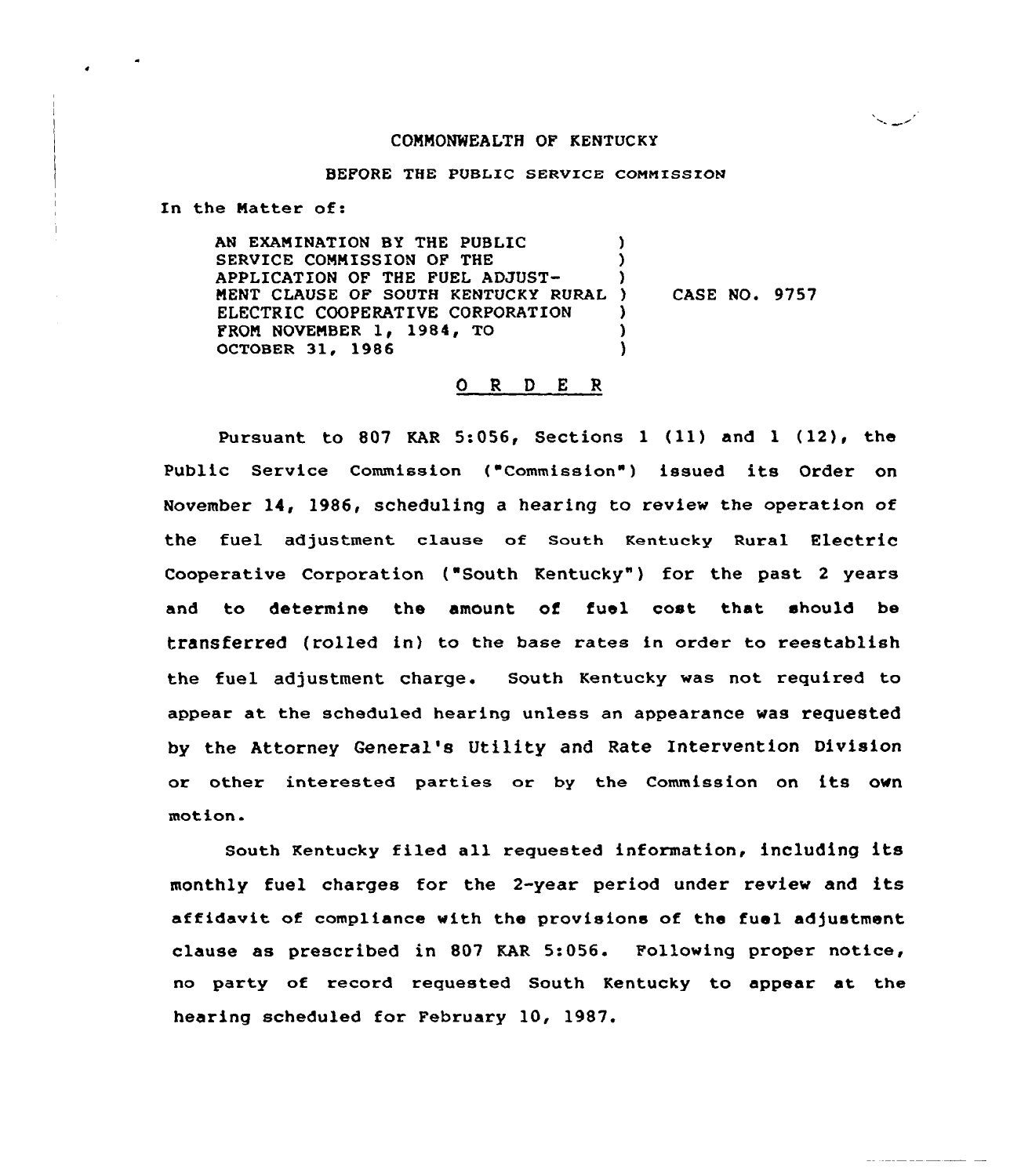The Commission approved a transfer (roll-in) of (1.46) mills per KNH to the base rates of South Kentucky's wholesale supplier, East Kentucky Power Cooperative, Inc., ("East Kentucky") in Case No. 9731. Approval of East Kentucky's proposal requires that South Kentucky also be authorized to roll-in those same fuel costs to its base rates.

The Commission, having considered the evidence of record and being advised, finds thats

1. South Kentucky has complied in all material respects with the provisions of 807 KAR 5:056.

2. South Kentucky's wholesale supplier has been authorized  $~$  to transfer (roll-in) to its base rates fuel costs of (1.46) mills per KWH in Case No. 9731.

3. South Kentucky should be authorized to decrease the rates charged its customers by 1.57 mills per KWH in order to transfer fuel coats rolled-in by East Kentucky from the fuel adjustment clause to the base rates pursuant to the Commission's Order in Case No. 9731 and applicable line loss, and this can best be accomplished by a uniform reduction in all energy rates.

4. The revised rates and charges in Appendix <sup>A</sup> are designed to reflect the transfer of fuel costs from the fuel adjustment clause rate to the base rates.

IT IS THEREPORE ORDERED that:

(1) The charges and credits applied by South Kentucky through the fuel adjustment clause for the period November 1, 1984< through October 31, 19B6, be and they hereby are approved.

 $-2-$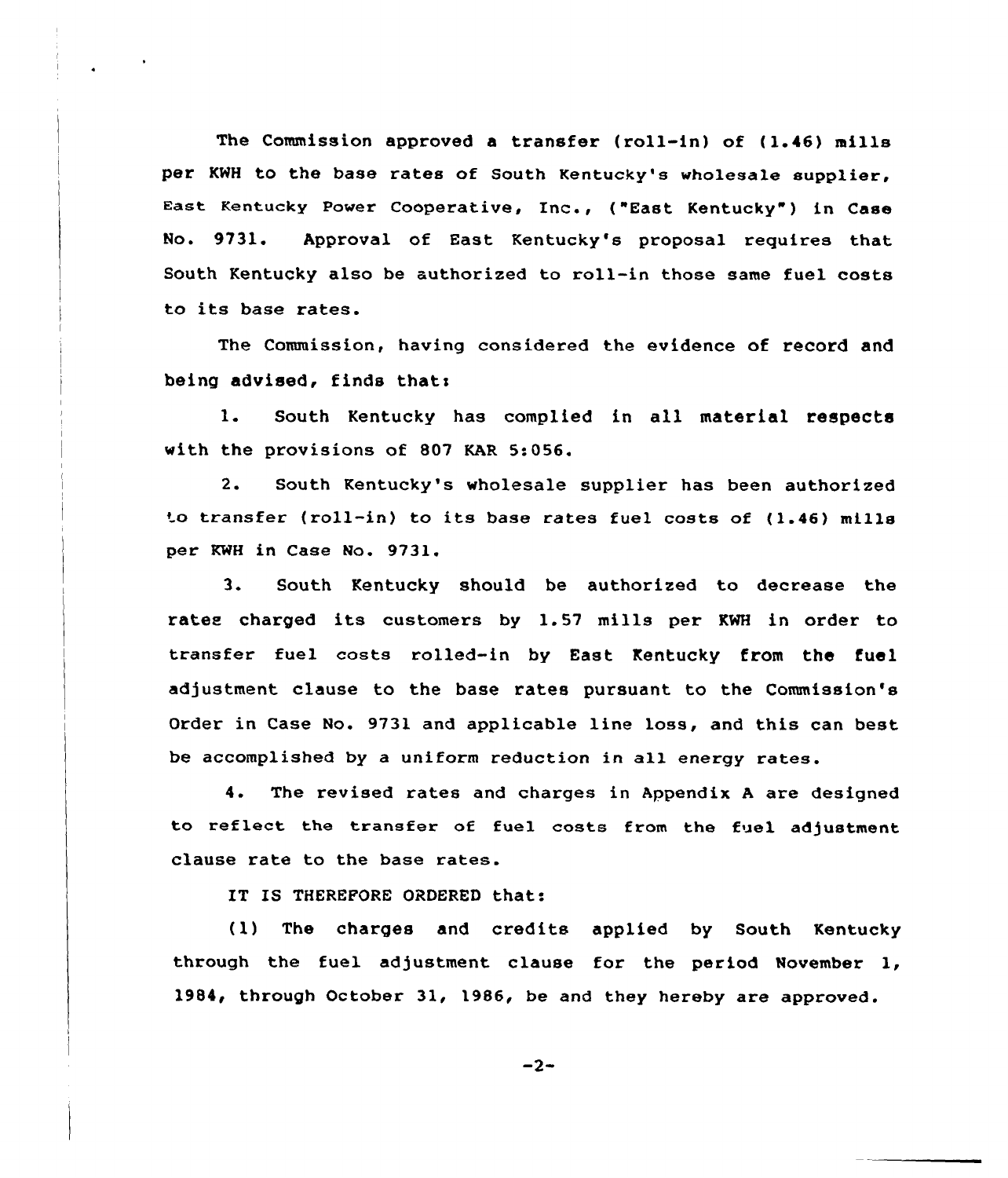(2) South Kentucky be and it hereby is authorized to transfer to its base rates fuel costs transferred (rolled-in) by its wholesale supplier pursuant to Case No. 9731.

(3) The rates in Appendix <sup>A</sup> be and they hereby are approved for service rendered by South Kentucky on and after Nay 1, 1987, which is also the effective date for East Kentucky's rates.

(4) Within 30 days from the date of this Order South Kentucky shall file with the Commission its revised tariff sheets setting out the rates approved herein.

Done at Frankfort, Kentucky, this 28th day of April, 1987.

فافروه والمتفارد والمناور

PUBLIC SERVICE COMNISS ION

harl D. I. W.ce Chairman

Williams

ATTEST:

Executive Director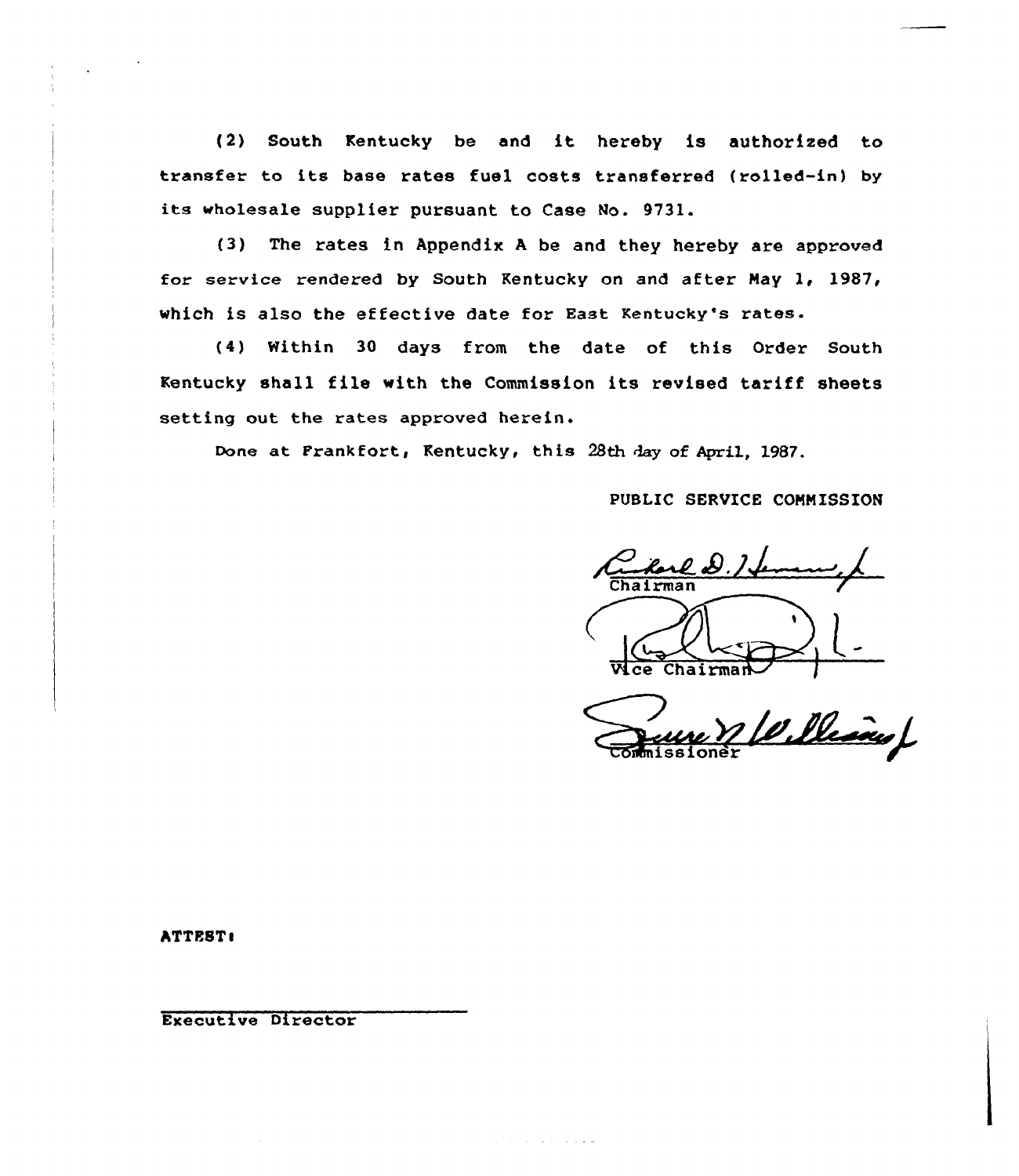#### APPENDIX A

# APPENDIX TO AN ORDER OF THE KENTUCKY PUBLIC SERVICE COMMISSION IN CASE NO. 9757 DATED 4/28/87

The following rates and charges are prescribed for the customers in the area served by South Kentucky Rural Electric Cooperative Corporation. All other rates and charges not specifically mentioned herein shall remain the same as those in effect under authority of this Commission prior to the date of this Order.

### SCHEDULE A RESIDENTIAL, FARM AND NON-FARM SERVICE\*

# RATES PER MONTH:

| Consumer Charge - No KWH |  |  |        |
|--------------------------|--|--|--------|
| Usage $\cdots$           |  |  | \$5.25 |

Energy Charge:

First 700 KWH Per Month All over 700 KWH per Month .05939 per KWH .05327 per KWH

### SCHEDULE <sup>A</sup> T-0-D RESIDENTIAL, FARM AND NON-FARM SERVICE T-O-D

#### Rates:

| \$5.25     |
|------------|
| .05939/KWH |
| 9.53       |
| .05327/KWH |
|            |
| .03393/KWH |
| .03026/KWH |
|            |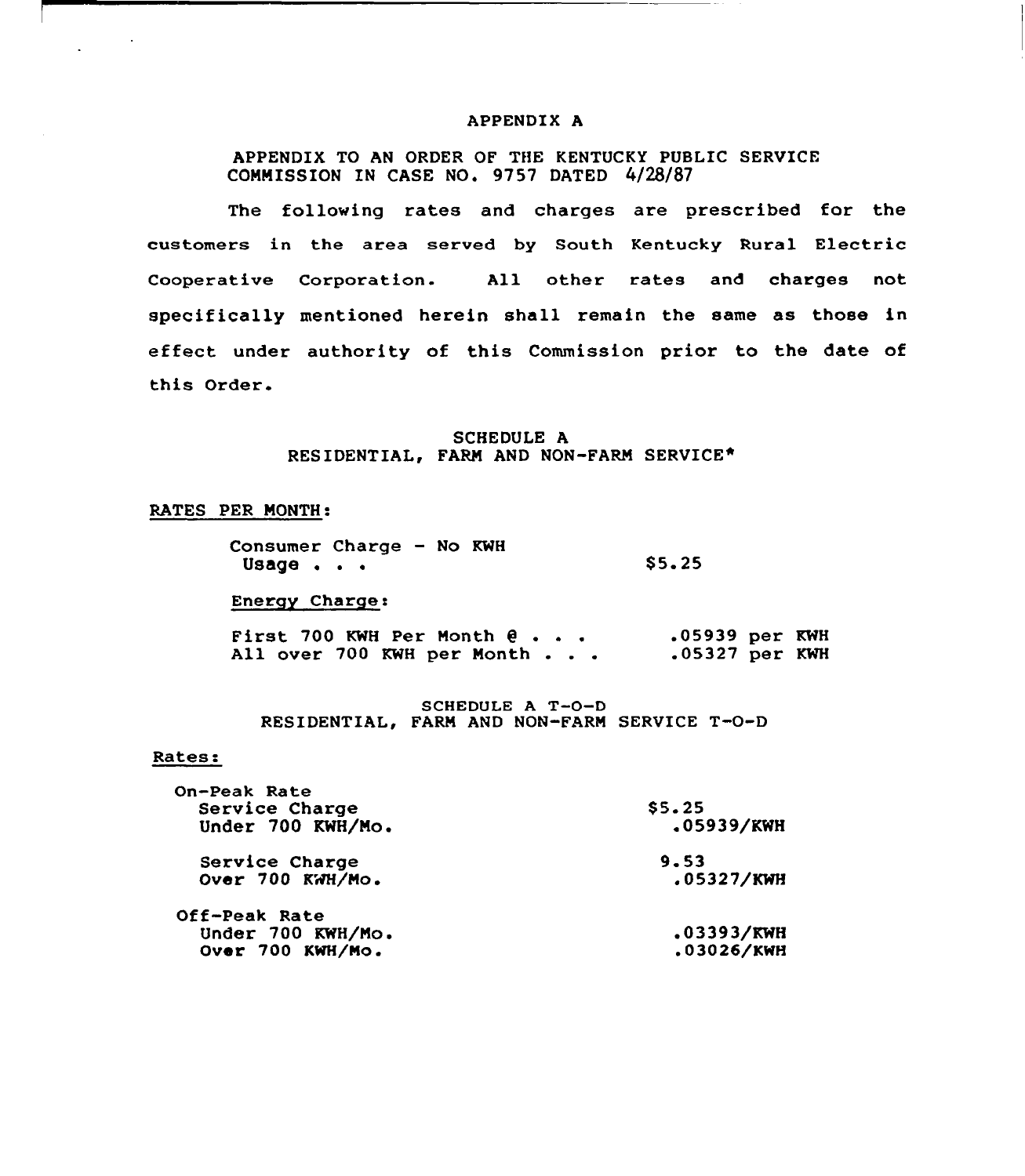# SCHEDULE B SMALL COMMERCIAL RATE\*

RATES PER MONTH:

 $\mathcal{L}^{\text{max}}$ 

| Consumer Charge - No KWH |  |  |        |
|--------------------------|--|--|--------|
| Usage $\ldots$           |  |  | \$6.30 |

Energy Charge.

| First<br>All Over 1,000 KWH per Month @ |  | 1,000 KWH per Month $\theta$ | $$.06470$ per KWH<br>$$.05955$ per KWH |  |
|-----------------------------------------|--|------------------------------|----------------------------------------|--|
|                                         |  |                              |                                        |  |

SCHEDULE LP LARGE POWER RATE\*

# RATES PER MONTH:

| <b>Consumer Charge - No KWH</b> |  |  |         |
|---------------------------------|--|--|---------|
| Usage $\ldots$                  |  |  | \$10.50 |

# Demand Charge:

8111ing Demand per KW per Month \$5.67

# Plus Energy Charge:

| First | 3,500 KWR per Month $e$<br>Next 6,500 KWH per Month $\theta$<br>Next 140,000 KWH per Month @ |  |  | $$.04241$ per KWH<br>$$.04081$ per KWH<br>$$.03773$ per KWH |  |
|-------|----------------------------------------------------------------------------------------------|--|--|-------------------------------------------------------------|--|
|       | Next 150,000 KWH per Month @<br>Over 300,000 KWH per Month @                                 |  |  | $$.03761$ per KWH<br>$$.03752$ per KWH                      |  |

## SCHEDULE OPS OPTIONAL POWER SERVICE+

# RATES PER MONTH:

COnsumer Charge — No KWH Usage . . . \$10.50

# Energy Charge

| Pirst $3,500$ KWH per Month $\theta$ |  |  | \$.07086 per KWH |  |
|--------------------------------------|--|--|------------------|--|
| Next $6,500$ KWH per Month $\theta$  |  |  | $.06835$ per KWH |  |
| Next 140,000 KWH per Month @         |  |  | $.06351$ per KWH |  |
| Next 150,000 KWH per Month @         |  |  | $.06332$ per KWH |  |
| Over 300,000 KWH per Month @         |  |  | $.06318$ per KWH |  |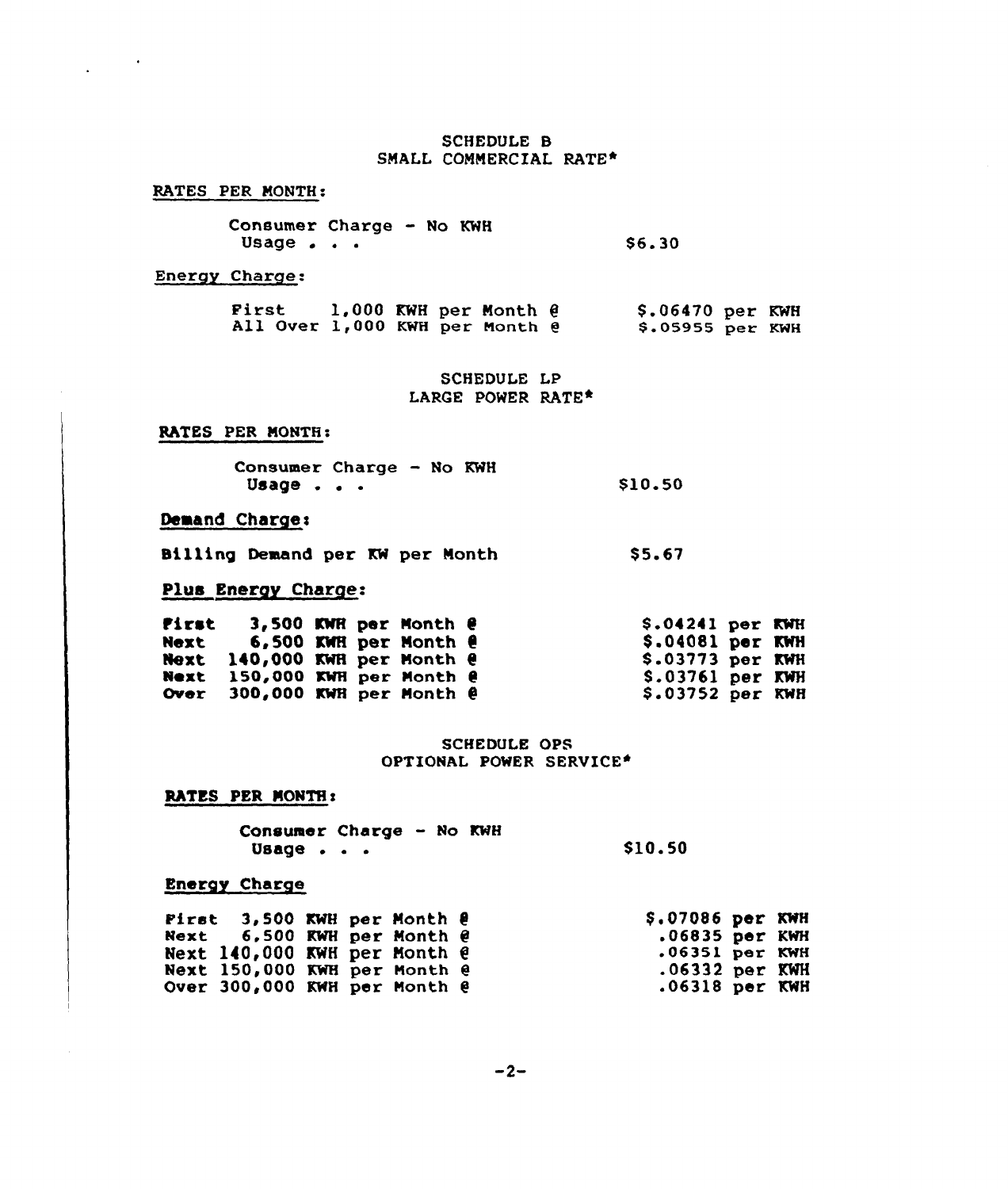# SCHEDULE WH Controlled Water Heater Rate (Experimental)

## Rates Per Month:

Consumer Charge — No KWH Usage  $$5.25$ 

Energy Charge:

| <b>First 700 KWH @</b> | $.05439$ Per KWH |  |
|------------------------|------------------|--|
| All over 700 KWH @     | .05327 Per KWH   |  |

# SCHEDULE STL STREET LIGHTING SERVICE\*

# Rates

 $\sim 10$ 

<u>and companies</u> and the same

### Mercury Vapor Bulbs

| Up to and including 175 Watts |                  |  |
|-------------------------------|------------------|--|
| (74 KWH/Light)                | \$3.88 Per Month |  |

Excess of 175 Watts up ta and including 400 Watts (162 KWH/Light) 6.23 Per Month

# Sodium Bulbs

- Up to and including 150 Watts (63 KWH/Light) 3.88 Per Month
- Excess of 150 Watts up to and including 360 Watts (135 KWH/ Light) 6.23 Per Month

SCHEDULE OL OUTDOOR LIGHTING SERVICE — SECURITY LIGHTS\*

## Rates Per Light Per Months

| Mercury Vapor or Sodium 7,000 - 10,000 Lumens |  |  |  |      |
|-----------------------------------------------|--|--|--|------|
| Metered                                       |  |  |  | 4.39 |
| Unmetered                                     |  |  |  | 5.59 |